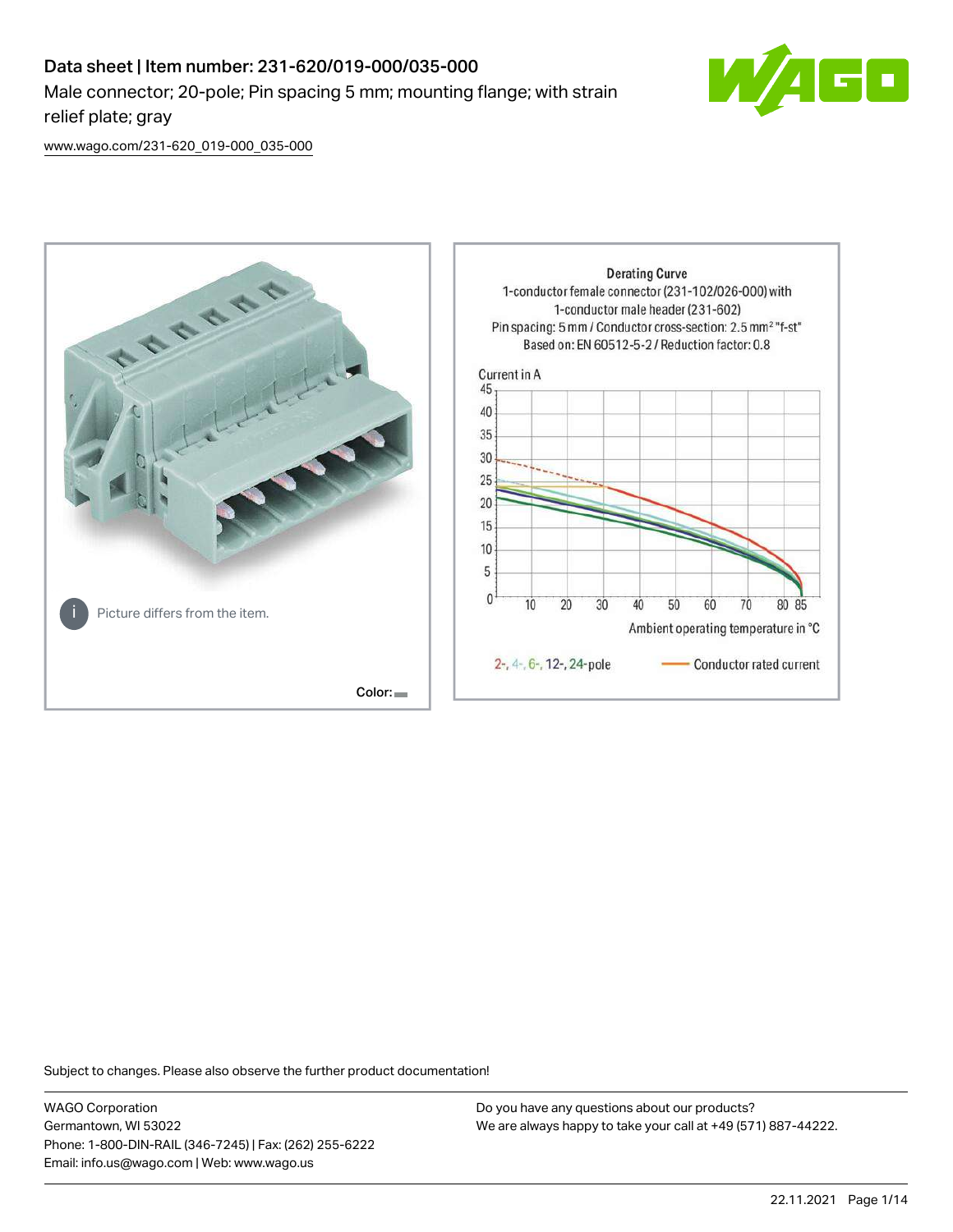



```
L = (pole no. -1) x pin spacing +8.2 mm
```
 $L_3 = L - 0.2$  mm

```
L_4 = L3 + 5.8 mm
```

```
L_{\rm g} = L3 + 11.8 mm
```
#### Item description

- $\blacksquare$ Universal connection for all conductor types
- Easy cable pre-assembly and on-unit wiring via vertical and horizontal CAGE CLAMP<sup>®</sup> actuation  $\blacksquare$

Subject to changes. Please also observe the further product documentation! For wire-to-wire and board-to-wire connections

WAGO Corporation Germantown, WI 53022 Phone: 1-800-DIN-RAIL (346-7245) | Fax: (262) 255-6222 Email: info.us@wago.com | Web: www.wago.us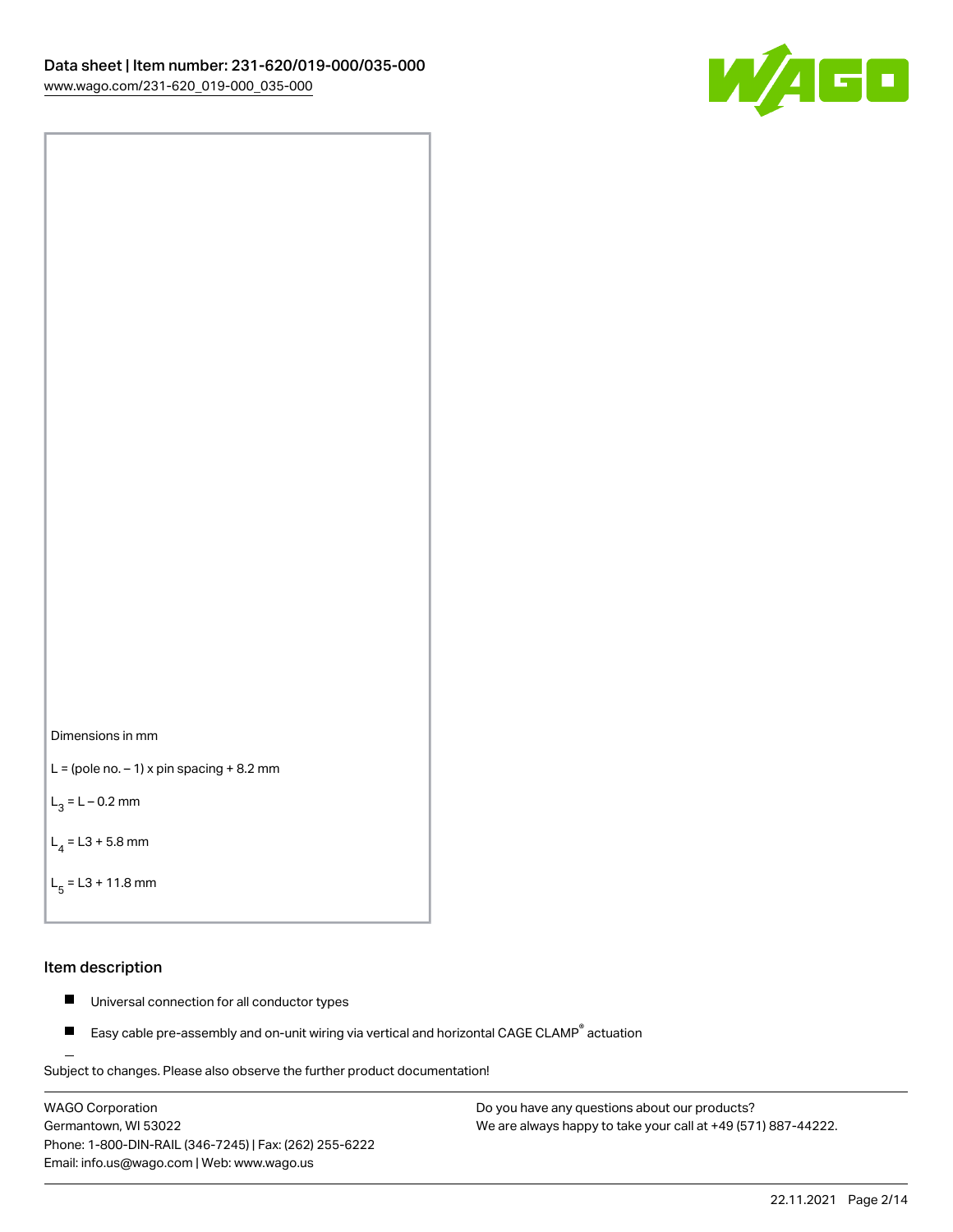[www.wago.com/231-620\\_019-000\\_035-000](http://www.wago.com/231-620_019-000_035-000)



- **For wire-to-wire and board-to-wire connections**
- $\blacksquare$ Versions available with snap-in mounting feet or flanges for panel or through-panel mounting
- $\blacksquare$ With coding fingers

# Data

| Safety information 1 | The MCS-MULTI CONNECTION SYSTEM includes connectors<br>without breaking capacity in accordance with DIN EN 61984. When<br>used as intended, these connectors must not be connected<br>/disconnected when live or under load. The circuit design should<br>ensure header pins, which can be touched, are not live when<br>unmated. |
|----------------------|-----------------------------------------------------------------------------------------------------------------------------------------------------------------------------------------------------------------------------------------------------------------------------------------------------------------------------------|
| Variants:            | Other pole numbers<br>Gold-plated or partially gold-plated contact surfaces<br>Other versions (or variants) can be requested from WAGO Sales or<br>configured at https://configurator.wago.com/                                                                                                                                   |

# Electrical data

# IEC Approvals

| Ratings per                 | IEC/EN 60664-1                                                        |
|-----------------------------|-----------------------------------------------------------------------|
| Rated voltage (III / 3)     | 320 V                                                                 |
| Rated surge voltage (III/3) | 4 <sub>k</sub> V                                                      |
| Rated voltage (III/2)       | 320 V                                                                 |
| Rated surge voltage (III/2) | 4 <sub>k</sub> V                                                      |
| Nominal voltage (II/2)      | 630 V                                                                 |
| Rated surge voltage (II/2)  | 4 <sub>k</sub> V                                                      |
| Rated current               | 12A                                                                   |
| Legend (ratings)            | $(III / 2)$ $\triangle$ Overvoltage category III / Pollution degree 2 |

# UL Approvals

| Approvals per                  | UL 1059 |
|--------------------------------|---------|
| Rated voltage UL (Use Group B) | 300 V   |
| Rated current UL (Use Group B) | 15 A    |
| Rated voltage UL (Use Group D) | 300 V   |
| Rated current UL (Use Group D) | 10 A    |

Subject to changes. Please also observe the further product documentation!

| <b>WAGO Corporation</b>                                | Do you have any questions about our products?                 |
|--------------------------------------------------------|---------------------------------------------------------------|
| Germantown, WI 53022                                   | We are always happy to take your call at +49 (571) 887-44222. |
| Phone: 1-800-DIN-RAIL (346-7245)   Fax: (262) 255-6222 |                                                               |
| Email: info.us@wago.com   Web: www.wago.us             |                                                               |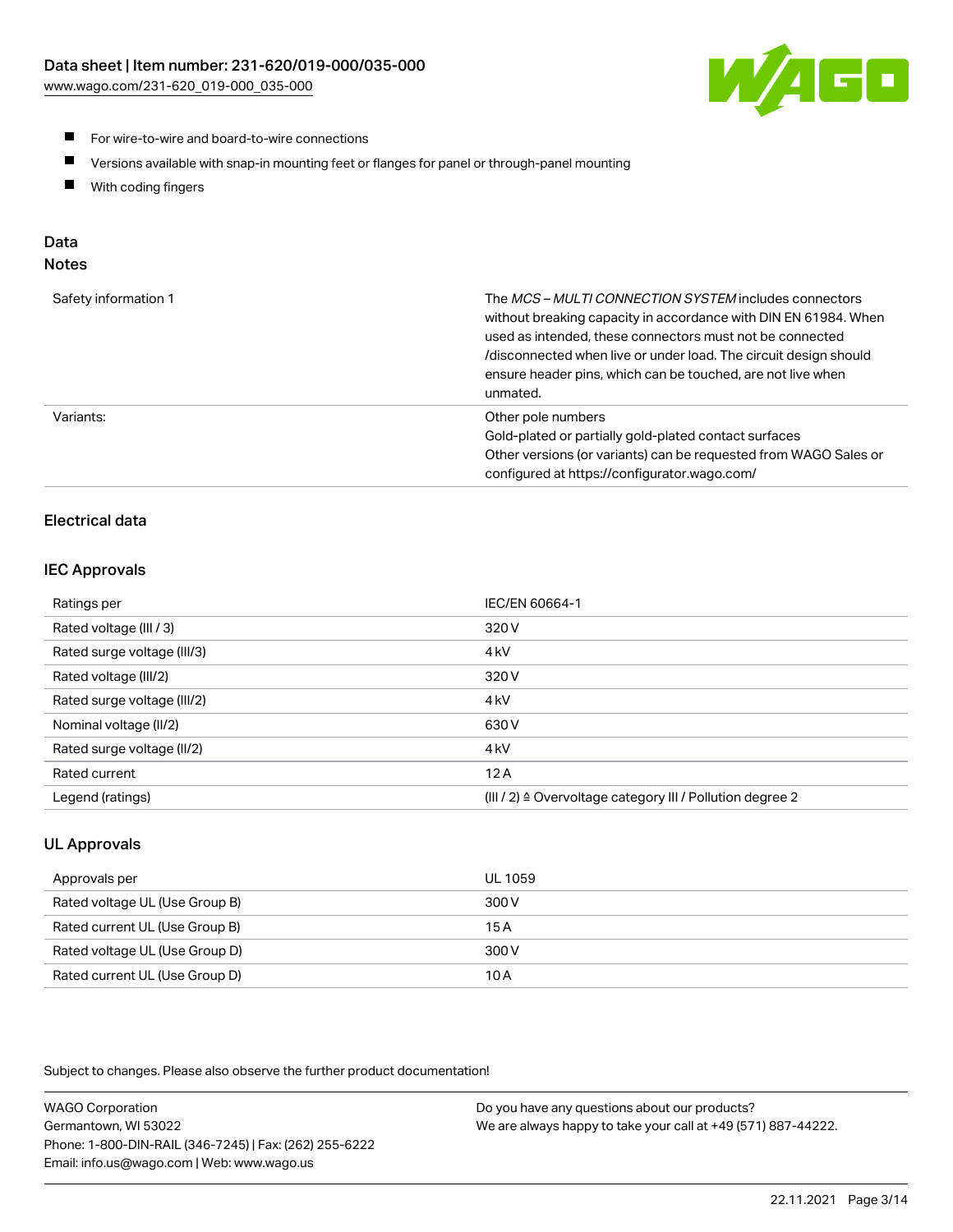

# Ratings per UL

| Rated voltage UL 1977 | 600 V           |
|-----------------------|-----------------|
| Rated current UL 1977 | 15 <sub>A</sub> |

## CSA Approvals

| Approvals per                   | <b>CSA</b> |
|---------------------------------|------------|
| Rated voltage CSA (Use Group B) | 300 V      |
| Rated current CSA (Use Group B) | 15 A       |
| Rated voltage CSA (Use Group D) | 300 V      |
| Rated current CSA (Use Group D) | 10 A       |

#### Connection data

| Total number of potentials | 20 |
|----------------------------|----|
| Number of connection types |    |
| Number of levels           |    |

### Connection 1

| Operating tool<br>Actuation type<br>$0.082.5$ mm <sup>2</sup> / 28  12 AWG<br>Solid conductor<br>Fine-stranded conductor<br>$0.082.5$ mm <sup>2</sup> / 28  12 AWG<br>$0.251.5$ mm <sup>2</sup><br>Fine-stranded conductor; with insulated ferrule<br>$0.252.5$ mm <sup>2</sup><br>Fine-stranded conductor; with uninsulated ferrule<br>$89$ mm $/ 0.310.35$ inch<br>Strip length<br>20<br>Number of poles<br>0°<br>Conductor entry direction to mating direction | Connection technology | CAGE CLAMP <sup>®</sup> |
|-------------------------------------------------------------------------------------------------------------------------------------------------------------------------------------------------------------------------------------------------------------------------------------------------------------------------------------------------------------------------------------------------------------------------------------------------------------------|-----------------------|-------------------------|
|                                                                                                                                                                                                                                                                                                                                                                                                                                                                   |                       |                         |
|                                                                                                                                                                                                                                                                                                                                                                                                                                                                   |                       |                         |
|                                                                                                                                                                                                                                                                                                                                                                                                                                                                   |                       |                         |
|                                                                                                                                                                                                                                                                                                                                                                                                                                                                   |                       |                         |
|                                                                                                                                                                                                                                                                                                                                                                                                                                                                   |                       |                         |
|                                                                                                                                                                                                                                                                                                                                                                                                                                                                   |                       |                         |
|                                                                                                                                                                                                                                                                                                                                                                                                                                                                   |                       |                         |
|                                                                                                                                                                                                                                                                                                                                                                                                                                                                   |                       |                         |

## Physical data

| Pin spacing | 5 mm / 0.197 inch    |
|-------------|----------------------|
| Width       | 114.8 mm / 4.52 inch |
| Height      | 14.3 mm / 0.563 inch |
| Depth       | 62.5 mm / 2.461 inch |

Subject to changes. Please also observe the further product documentation!

| <b>WAGO Corporation</b>                                | Do you have any questions about our products?                 |
|--------------------------------------------------------|---------------------------------------------------------------|
| Germantown, WI 53022                                   | We are always happy to take your call at +49 (571) 887-44222. |
| Phone: 1-800-DIN-RAIL (346-7245)   Fax: (262) 255-6222 |                                                               |
| Email: info.us@wago.com   Web: www.wago.us             |                                                               |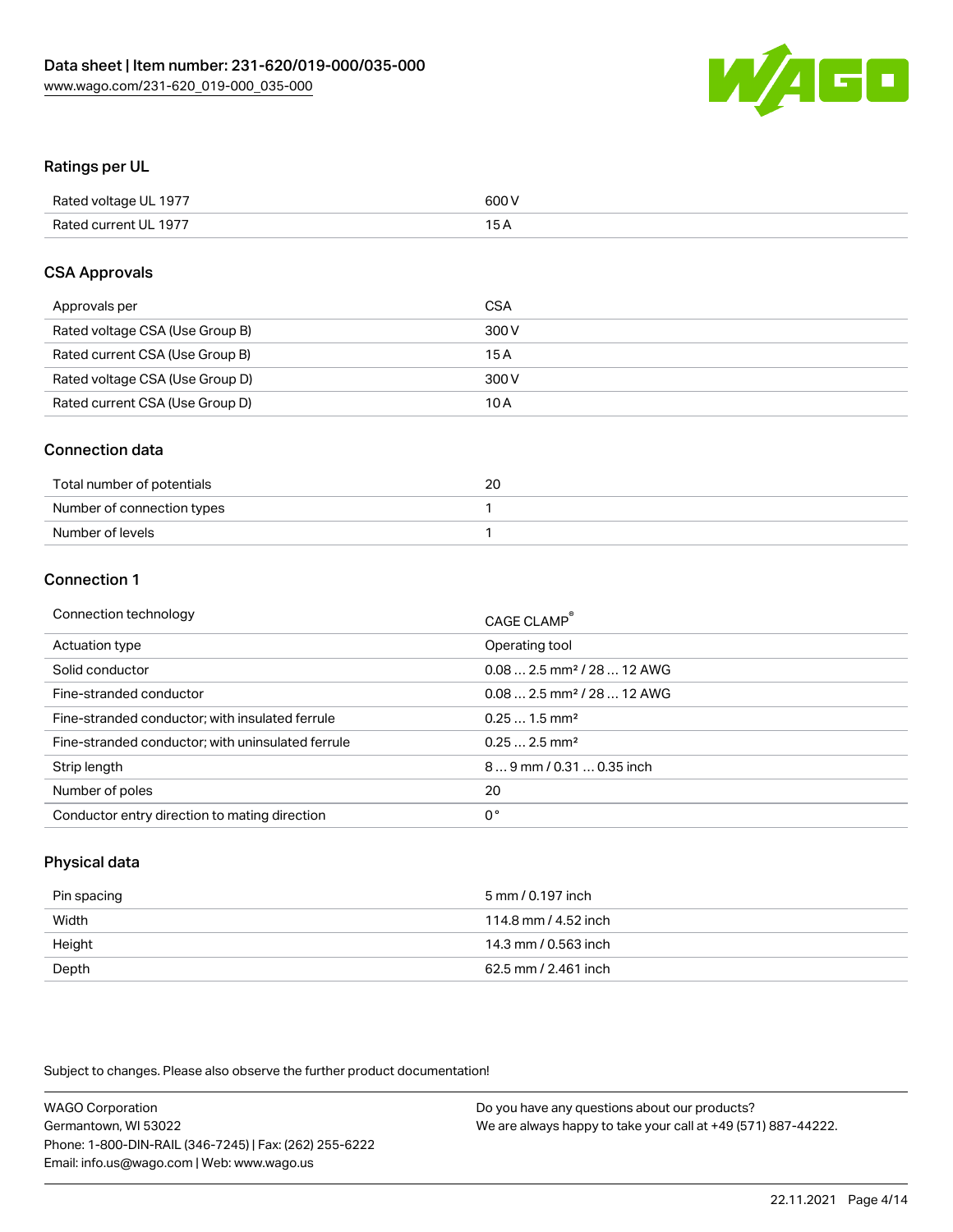

#### Mechanical data

| Mounting type | Mounting flange       |
|---------------|-----------------------|
| Mounting type | Feed-through mounting |
|               | Panel mounting        |

#### Plug-in connection

| Contact type (pluggable connector) | Male connector/plug |
|------------------------------------|---------------------|
| Connector (connection type)        | for conductor       |
| Mismating protection               | No                  |
| Locking of plug-in connection      | Without             |

# Material data

| Color                       | gray                                  |
|-----------------------------|---------------------------------------|
| Material group              |                                       |
| Insulation material         | Polyamide (PA66)                      |
| Flammability class per UL94 | V0                                    |
| Clamping spring material    | Chrome nickel spring steel (CrNi)     |
| Contact material            | Electrolytic copper $(E_{\text{Cl}})$ |
| Contact plating             | tin-plated                            |
| Fire load                   | 0.618 MJ                              |
| Weight                      | 32.9g                                 |
|                             |                                       |

# Environmental requirements

| Limit temperature range | $-60+100 °C$ |
|-------------------------|--------------|
|-------------------------|--------------|

# Commercial data

| Product Group         | 3 (Multi Conn. System) |
|-----------------------|------------------------|
| PU (SPU)              | 10 Stück               |
| Packaging type        | box                    |
| Country of origin     | DE                     |
| <b>GTIN</b>           | 4044918280044          |
| Customs tariff number | 85366990990            |

# Approvals / Certificates

#### Country specific Approvals

Subject to changes. Please also observe the further product documentation!

| <b>WAGO Corporation</b>                                | Do you have any questions about our products?                 |
|--------------------------------------------------------|---------------------------------------------------------------|
| Germantown, WI 53022                                   | We are always happy to take your call at +49 (571) 887-44222. |
| Phone: 1-800-DIN-RAIL (346-7245)   Fax: (262) 255-6222 |                                                               |
| Email: info.us@wago.com   Web: www.wago.us             |                                                               |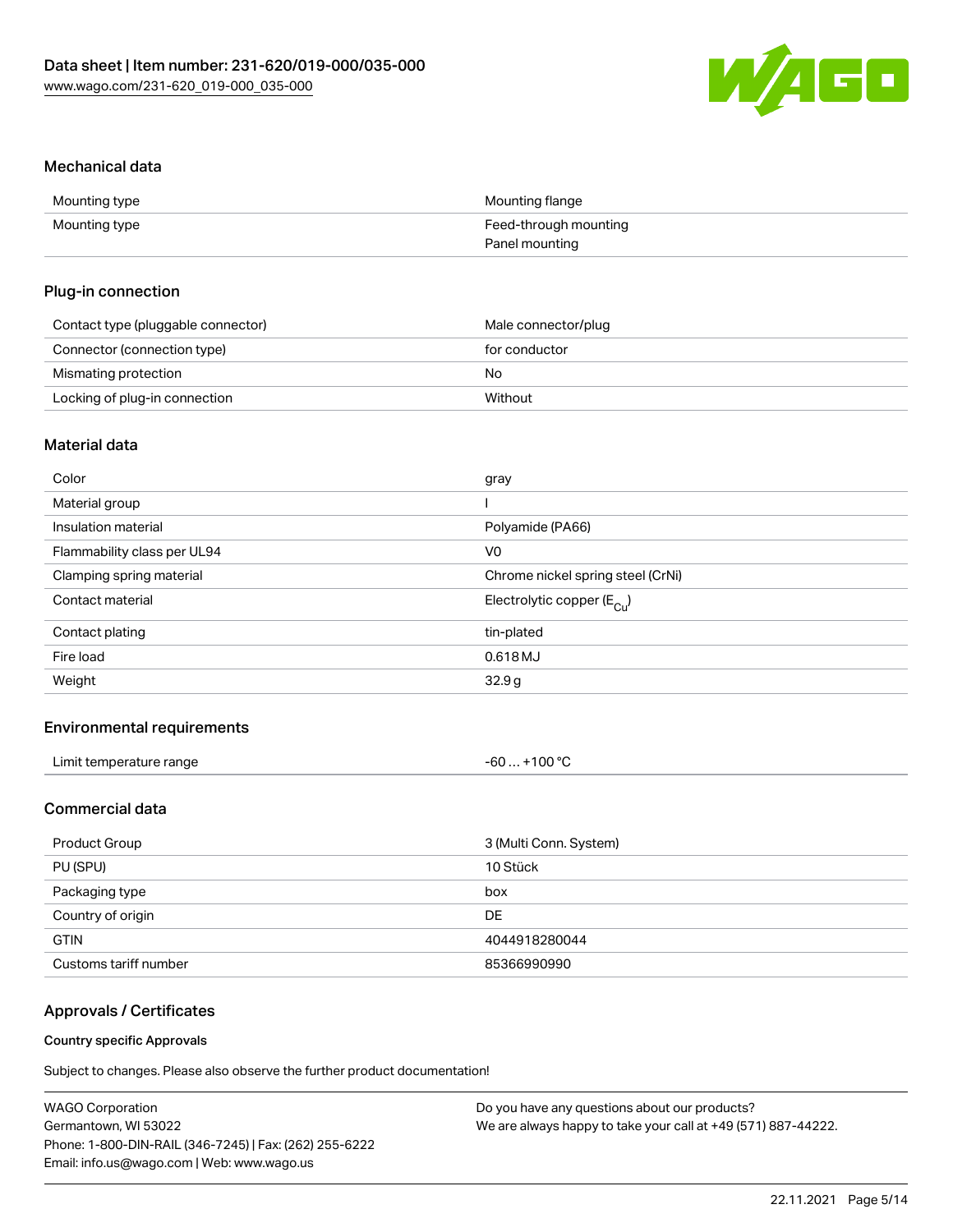

|      |                          |                                 | Certificate |
|------|--------------------------|---------------------------------|-------------|
| Logo | Approval                 | <b>Additional Approval Text</b> | name        |
|      | <b>CSA</b>               | C22.2                           | 1466354     |
| ЛR   | DEKRA Certification B.V. |                                 |             |
|      |                          |                                 |             |

#### Ship Approvals

ЧĽ

| Logo | Approval                                                | <b>Additional Approval Text</b> | Certificate<br>name               |
|------|---------------------------------------------------------|---------------------------------|-----------------------------------|
| ABS  | <b>ABS</b><br>American Bureau of Shipping               | $\overline{\phantom{0}}$        | $19-$<br>HG1869876-<br><b>PDA</b> |
|      | <b>DNV GL</b><br>Det Norske Veritas, Germanischer Lloyd | $\overline{\phantom{0}}$        | TAE000016Z                        |

#### UL-Approvals

|      |                                |                          | Certificate |
|------|--------------------------------|--------------------------|-------------|
| Logo | Approval                       | Additional Approval Text | name        |
|      | UL                             | <b>UL 1977</b>           | E45171      |
| J    | Underwriters Laboratories Inc. |                          |             |

### Counterpart

| Item no.231-120/026-000<br>Female plug; 20-pole; 12 AWG max; pin spacing 5 mm; 1 conductor per pole; gray | www.wago.com/231-120/026-000 |
|-----------------------------------------------------------------------------------------------------------|------------------------------|
| Item no.232-250<br>THT female header; angled; Pin spacing 5 mm; 20-pole; 0.6 x 1.0 mm solder pin; gray    | www.wago.com/232-250         |
| Item no.232-150<br>THT female header; straight; Pin spacing 5 mm; 20-pole; 0.6 x 1.0 mm solder pin; gray  | www.wago.com/232-150         |

#### Optional accessories

 Coding Item no.: 231-129  $\sim$ 

Coding key; snap-on type; light gray [www.wago.com/231-129](http://www.wago.com/231-129)

#### **Cover**

Subject to changes. Please also observe the further product documentation!

WAGO Corporation Germantown, WI 53022 Phone: 1-800-DIN-RAIL (346-7245) | Fax: (262) 255-6222 Email: info.us@wago.com | Web: www.wago.us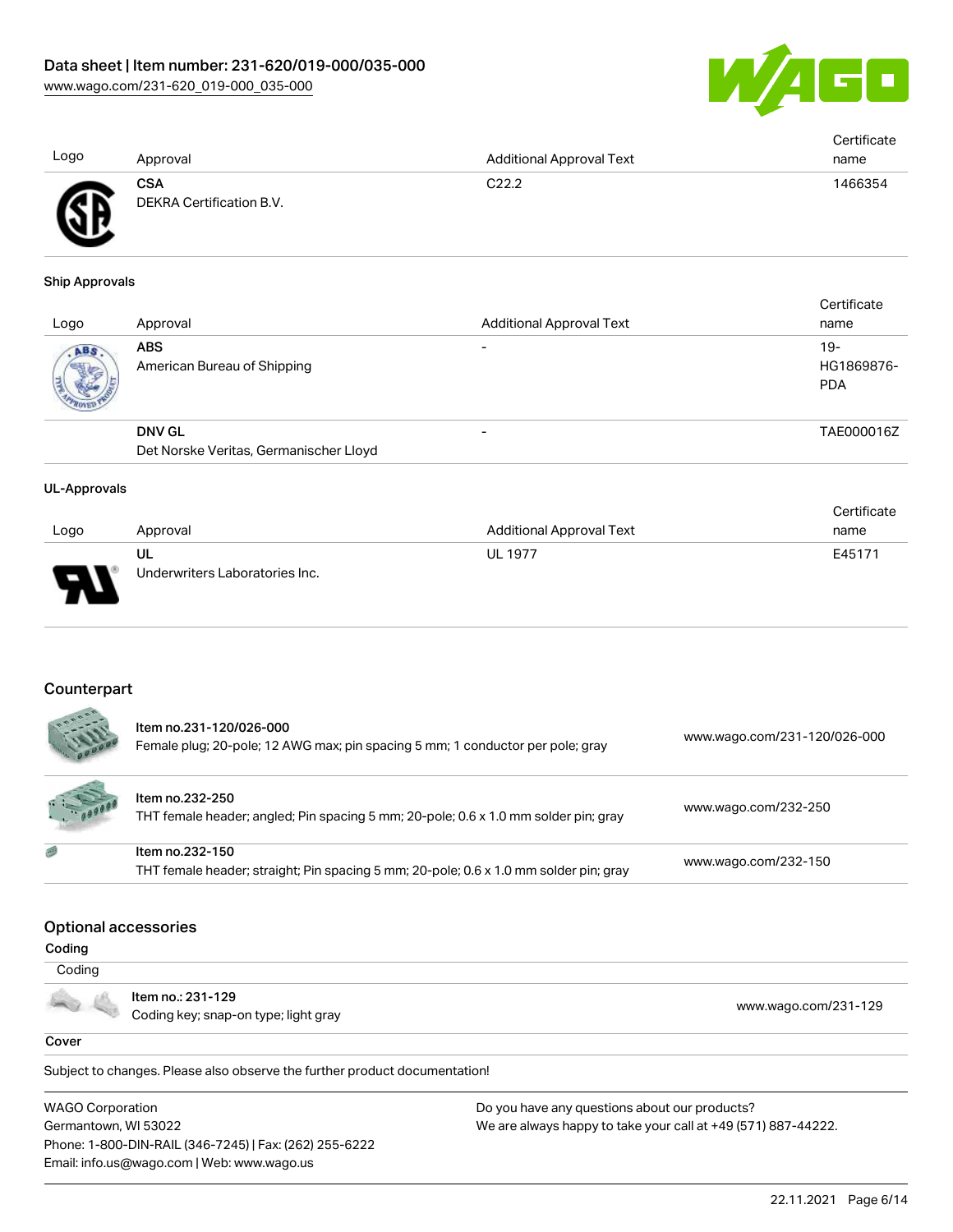[www.wago.com/231-620\\_019-000\\_035-000](http://www.wago.com/231-620_019-000_035-000)

Germantown, WI 53022

Phone: 1-800-DIN-RAIL (346-7245) | Fax: (262) 255-6222

Email: info.us@wago.com | Web: www.wago.us



| Cover                   |                                                                                                         |                                  |
|-------------------------|---------------------------------------------------------------------------------------------------------|----------------------------------|
|                         | Item no.: 231-668                                                                                       | www.wago.com/231-668             |
|                         | Lockout caps; for covering unused clamping units; gray                                                  |                                  |
| Mounting                |                                                                                                         |                                  |
| Mounting accessories    |                                                                                                         |                                  |
|                         | Item no.: 209-147                                                                                       | www.wago.com/209-147             |
|                         | Self-tapping screw                                                                                      |                                  |
|                         | Item no.: 231-194                                                                                       | www.wago.com/231-194             |
|                         | Self-tapping screw; B 2.2x13, fixing hole 1.8 mm Ø                                                      |                                  |
|                         | Item no.: 231-195                                                                                       |                                  |
|                         | Screw with nut; M2x12; for fixing element                                                               | www.wago.com/231-195             |
|                         | Item no.: 231-295                                                                                       |                                  |
|                         | Screw with nut                                                                                          | www.wago.com/231-295             |
| Marking accessories     |                                                                                                         |                                  |
| Marking strip           |                                                                                                         |                                  |
|                         | Item no.: 210-331/500-103                                                                               |                                  |
|                         | Marking strips; as a DIN A4 sheet; MARKED; 1-12 (300x); Height of marker strip: 2.3 mm/0.091 in; Strip  | www.wago.com/210-331<br>/500-103 |
|                         | length 182 mm; Horizontal marking; Self-adhesive; white                                                 |                                  |
|                         | Item no.: 210-331/500-104                                                                               |                                  |
|                         | Marking strips; as a DIN A4 sheet; MARKED; 13-24 (300x); Height of marker strip: 2.3 mm/0.091 in; Strip | www.wago.com/210-331<br>/500-104 |
|                         | length 182 mm; Horizontal marking; Self-adhesive; white                                                 |                                  |
|                         | Item no.: 210-332/500-202                                                                               |                                  |
|                         | Marking strips; as a DIN A4 sheet; MARKED; 1-16 (160x); Height of marker strip: 3 mm; Strip length 182  | www.wago.com/210-332<br>/500-202 |
|                         | mm; Horizontal marking; Self-adhesive; white                                                            |                                  |
|                         | Item no.: 210-332/500-206                                                                               |                                  |
|                         | Marking strips; as a DIN A4 sheet; MARKED; 33-48 (160x); Height of marker strip: 3 mm; Strip length     | www.wago.com/210-332<br>/500-206 |
|                         | 182 mm; Horizontal marking; Self-adhesive; white                                                        |                                  |
|                         | Item no.: 210-332/500-205                                                                               |                                  |
|                         | Marking strips; as a DIN A4 sheet; MARKED; 1-32 (80x); Height of marker strip: 3 mm; Strip length 182   | www.wago.com/210-332             |
|                         | mm; Horizontal marking; Self-adhesive; white                                                            | /500-205                         |
|                         | Item no.: 210-332/500-204                                                                               |                                  |
|                         | Marking strips; as a DIN A4 sheet; MARKED; 17-32 (160x); Height of marker strip: 3 mm; Strip length     | www.wago.com/210-332<br>/500-204 |
|                         | 182 mm; Horizontal marking; Self-adhesive; white                                                        |                                  |
| <b>Tools</b>            |                                                                                                         |                                  |
| Operating tool          |                                                                                                         |                                  |
|                         | Item no.: 209-130                                                                                       |                                  |
|                         | Operating tool; suitable for 264, 280 and 281 Series; 1-way; of insulating material; white              | www.wago.com/209-130             |
|                         | Item no.: 209-132                                                                                       |                                  |
|                         | Operating tool; for connecting comb-style jumper bar; 2-way; of insulating material                     | www.wago.com/209-132             |
|                         | Subject to changes. Please also observe the further product documentation!                              |                                  |
| <b>WAGO Corporation</b> | Do you have any questions about our products?                                                           |                                  |

We are always happy to take your call at +49 (571) 887-44222.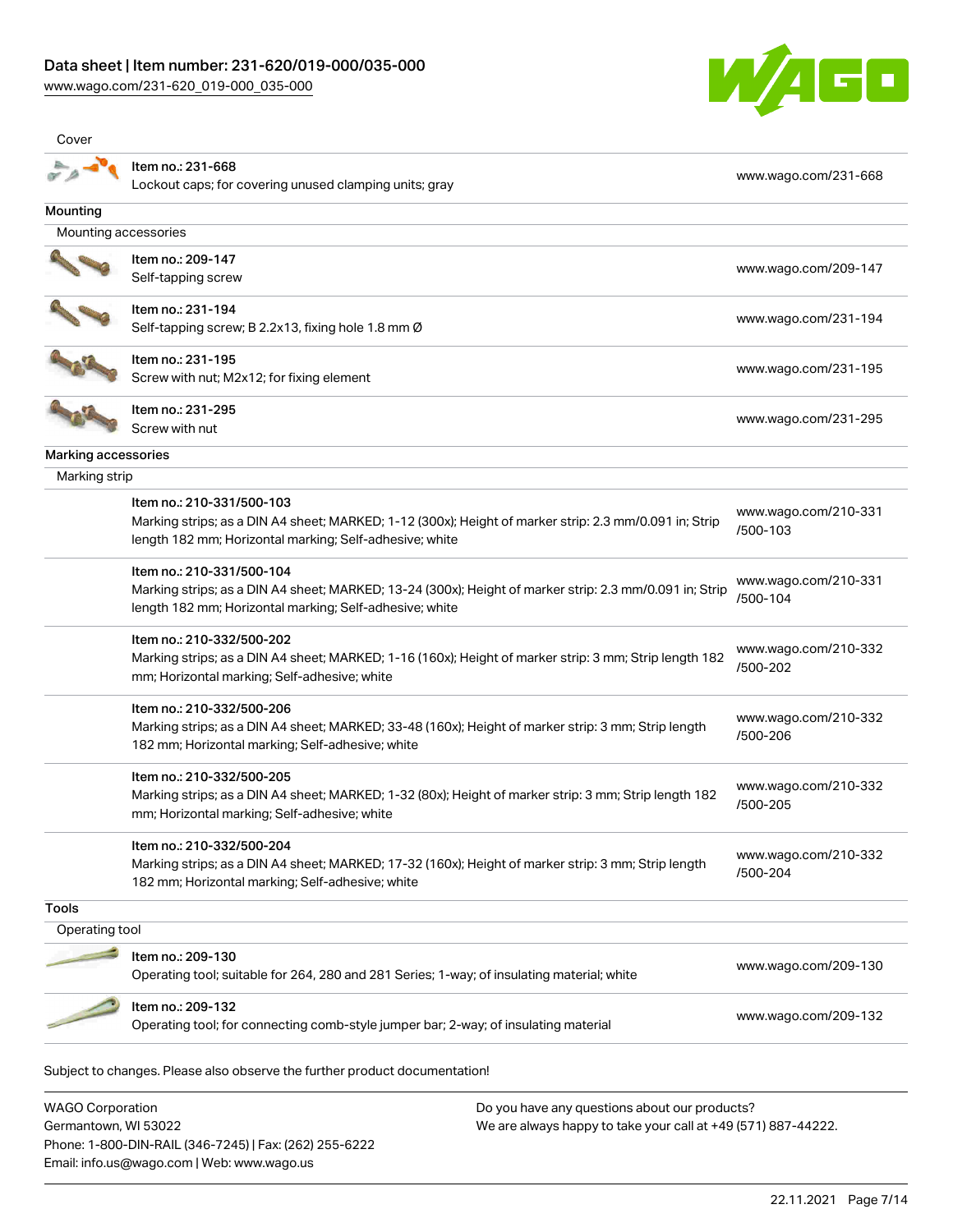# Data sheet | Item number: 231-620/019-000/035-000

[www.wago.com/231-620\\_019-000\\_035-000](http://www.wago.com/231-620_019-000_035-000)



| <b>WAGO Corporation</b>    |                                                                                                                  | Do you have any questions about our products? |
|----------------------------|------------------------------------------------------------------------------------------------------------------|-----------------------------------------------|
|                            | Subject to changes. Please also observe the further product documentation!                                       |                                               |
|                            | Ferrule; Sleeve for 0.5 mm <sup>2</sup> / AWG 22; uninsulated; electro-tin plated; silver-colored                | www.wago.com/216-101                          |
|                            | Item no.: 216-101                                                                                                |                                               |
| <b>Ferrules</b><br>Ferrule |                                                                                                                  |                                               |
|                            | Item no.: 280-433<br>Operating tool; made of insulating material; 3-way                                          | www.wago.com/280-433                          |
|                            | Item no.: 280-438<br>Operating tool; made of insulating material; 8-way                                          | www.wago.com/280-438                          |
|                            | Item no.: 280-436<br>Operating tool; made of insulating material; 6-way                                          | www.wago.com/280-436                          |
|                            | Item no.: 280-435<br>Operating tool; made of insulating material; 5-way; gray                                    | www.wago.com/280-435                          |
|                            | Item no.: 280-440<br>Operating tool; made of insulating material; 10-way                                         | www.wago.com/280-440                          |
|                            | Item no.: 280-437<br>Operating tool; made of insulating material; 7-way                                          | www.wago.com/280-437                          |
|                            | Item no.: 280-434<br>Operating tool; made of insulating material; 4-way                                          | www.wago.com/280-434                          |
|                            | Item no.: 280-432<br>Operating tool; made of insulating material; 2-way; white                                   | www.wago.com/280-432                          |
|                            | Item no.: 231-291<br>Operating tool; made of insulating material; 1-way; loose; red                              | www.wago.com/231-291                          |
|                            | Item no.: 231-131<br>Operating tool; made of insulating material; 1-way; loose; white                            | www.wago.com/231-131                          |
|                            | Item no.: 210-720<br>Operating tool; Blade: 3.5 x 0.5 mm; with a partially insulated shaft; multicoloured        | www.wago.com/210-720                          |
|                            | Item no.: 210-657<br>Operating tool; Blade: 3.5 x 0.5 mm; with a partially insulated shaft; short; multicoloured | www.wago.com/210-657                          |
|                            | Item no.: 231-231<br>Combination operating tool; red                                                             | www.wago.com/231-231                          |
|                            | Item no.: 210-250<br>Operating tool; for MCS MINI & MIDI with CAGE CLAMP® connection; red                        | www.wago.com/210-250                          |
|                            | Item no.: 231-159<br>Operating tool; natural                                                                     | www.wago.com/231-159                          |

Germantown, WI 53022 Phone: 1-800-DIN-RAIL (346-7245) | Fax: (262) 255-6222 Email: info.us@wago.com | Web: www.wago.us

ny questions about o We are always happy to take your call at +49 (571) 887-44222.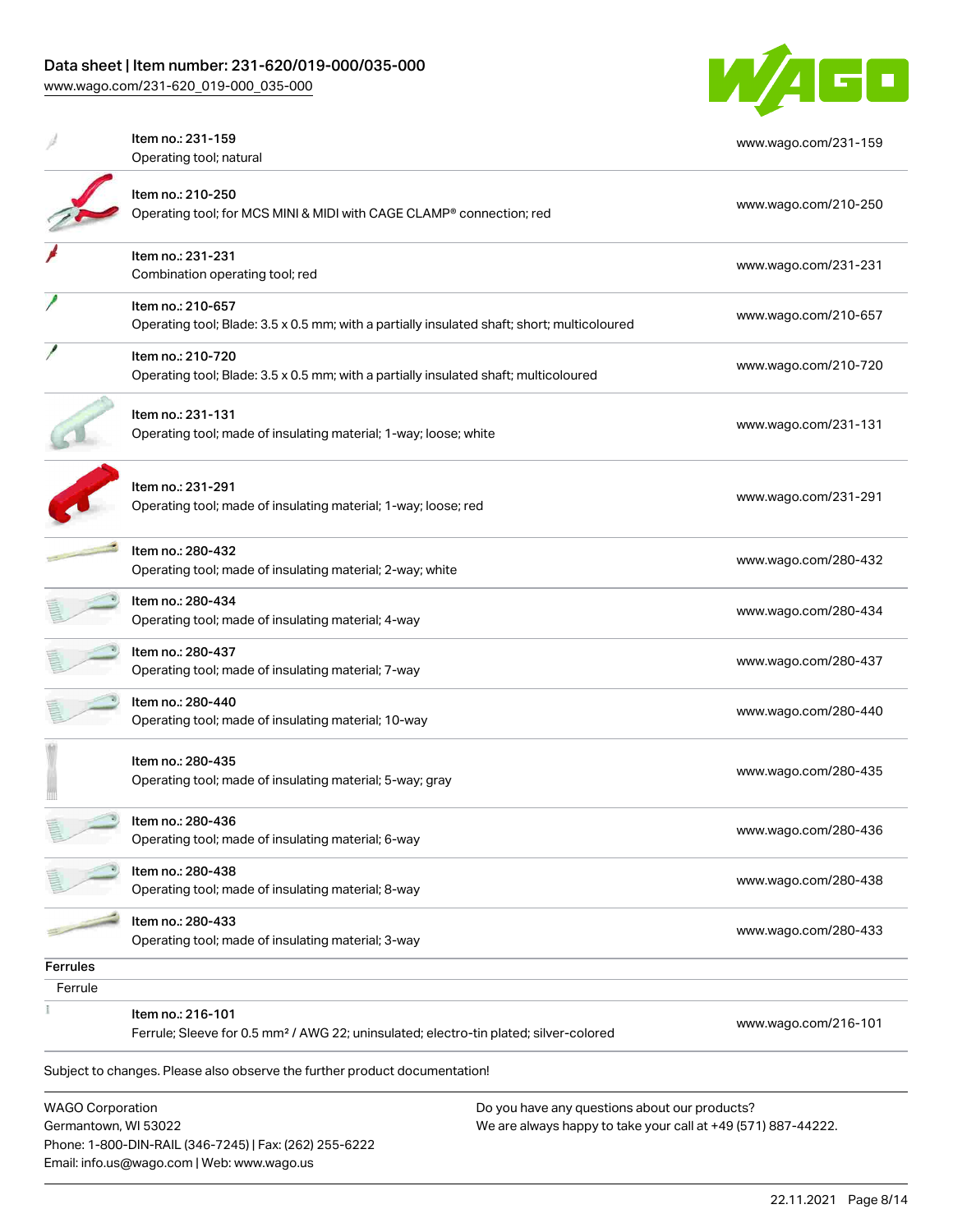# Data sheet | Item number: 231-620/019-000/035-000

Phone: 1-800-DIN-RAIL (346-7245) | Fax: (262) 255-6222

Email: info.us@wago.com | Web: www.wago.us

[www.wago.com/231-620\\_019-000\\_035-000](http://www.wago.com/231-620_019-000_035-000)



|    | Item no.: 216-104<br>Ferrule; Sleeve for 1.5 mm <sup>2</sup> / AWG 16; uninsulated; electro-tin plated; silver-colored                                                             |                                                                                                                | www.wago.com/216-104 |  |
|----|------------------------------------------------------------------------------------------------------------------------------------------------------------------------------------|----------------------------------------------------------------------------------------------------------------|----------------------|--|
| ī  | Item no.: 216-106<br>Ferrule; Sleeve for 2.5 mm <sup>2</sup> / AWG 14; uninsulated; electro-tin plated; silver-colored                                                             |                                                                                                                | www.wago.com/216-106 |  |
| Ť. | Item no.: 216-102<br>Ferrule; Sleeve for 0.75 mm <sup>2</sup> / AWG 20; uninsulated; electro-tin plated; silver-colored                                                            |                                                                                                                | www.wago.com/216-102 |  |
|    | Item no.: 216-103<br>Ferrule; Sleeve for 1 mm <sup>2</sup> / AWG 18; uninsulated; electro-tin plated                                                                               |                                                                                                                | www.wago.com/216-103 |  |
|    | Item no.: 216-123<br>Ferrule; Sleeve for 1 mm <sup>2</sup> / AWG 18; uninsulated; electro-tin plated; silver-colored                                                               |                                                                                                                | www.wago.com/216-123 |  |
|    | Item no.: 216-122<br>Ferrule; Sleeve for 0.75 mm <sup>2</sup> / AWG 20; uninsulated; electro-tin plated; silver-colored                                                            |                                                                                                                | www.wago.com/216-122 |  |
|    | Item no.: 216-124<br>Ferrule; Sleeve for 1.5 mm <sup>2</sup> / AWG 16; uninsulated; electro-tin plated                                                                             |                                                                                                                | www.wago.com/216-124 |  |
|    | Item no.: 216-142<br>Ferrule; Sleeve for 0.75 mm <sup>2</sup> / 18 AWG; uninsulated; electro-tin plated; electrolytic copper; gastight<br>crimped; acc. to DIN 46228, Part 1/08.92 |                                                                                                                | www.wago.com/216-142 |  |
|    | Item no.: 216-132<br>Ferrule; Sleeve for 0.34 mm <sup>2</sup> / AWG 24; uninsulated; electro-tin plated                                                                            |                                                                                                                | www.wago.com/216-132 |  |
|    | Item no.: 216-121<br>Ferrule; Sleeve for 0.5 mm <sup>2</sup> / AWG 22; uninsulated; electro-tin plated; silver-colored                                                             |                                                                                                                | www.wago.com/216-121 |  |
|    | Item no.: 216-143<br>Ferrule; Sleeve for 1 mm <sup>2</sup> / AWG 18; uninsulated; electro-tin plated; electrolytic copper; gastight<br>crimped; acc. to DIN 46228, Part 1/08.92    |                                                                                                                | www.wago.com/216-143 |  |
|    | Item no.: 216-131<br>Ferrule; Sleeve for 0.25 mm <sup>2</sup> / AWG 24; uninsulated; electro-tin plated; silver-colored                                                            |                                                                                                                | www.wago.com/216-131 |  |
|    | Item no.: 216-141<br>Ferrule; Sleeve for 0.5 mm <sup>2</sup> / 20 AWG; uninsulated; electro-tin plated; electrolytic copper; gastight<br>crimped; acc. to DIN 46228, Part 1/08.92  |                                                                                                                | www.wago.com/216-141 |  |
|    | Item no.: 216-152<br>Ferrule; Sleeve for 0.34 mm <sup>2</sup> / AWG 24; uninsulated; electro-tin plated                                                                            |                                                                                                                | www.wago.com/216-152 |  |
| ٥  | Item no.: 216-203<br>Ferrule; Sleeve for 1 mm <sup>2</sup> / AWG 18; insulated; electro-tin plated; red                                                                            |                                                                                                                | www.wago.com/216-203 |  |
|    | Item no.: 216-202<br>Ferrule; Sleeve for 0.75 mm <sup>2</sup> / 18 AWG; insulated; electro-tin plated; gray                                                                        |                                                                                                                | www.wago.com/216-202 |  |
| т  | Item no.: 216-151<br>Ferrule; Sleeve for 0.25 mm <sup>2</sup> / AWG 24; uninsulated; electro-tin plated                                                                            |                                                                                                                | www.wago.com/216-151 |  |
| 1  | Item no.: 216-204<br>Ferrule; Sleeve for 1.5 mm <sup>2</sup> / AWG 16; insulated; electro-tin plated; black                                                                        |                                                                                                                | www.wago.com/216-204 |  |
|    | Subject to changes. Please also observe the further product documentation!                                                                                                         |                                                                                                                |                      |  |
|    | <b>WAGO Corporation</b><br>Germantown, WI 53022                                                                                                                                    | Do you have any questions about our products?<br>We are always happy to take your call at +49 (571) 887-44222. |                      |  |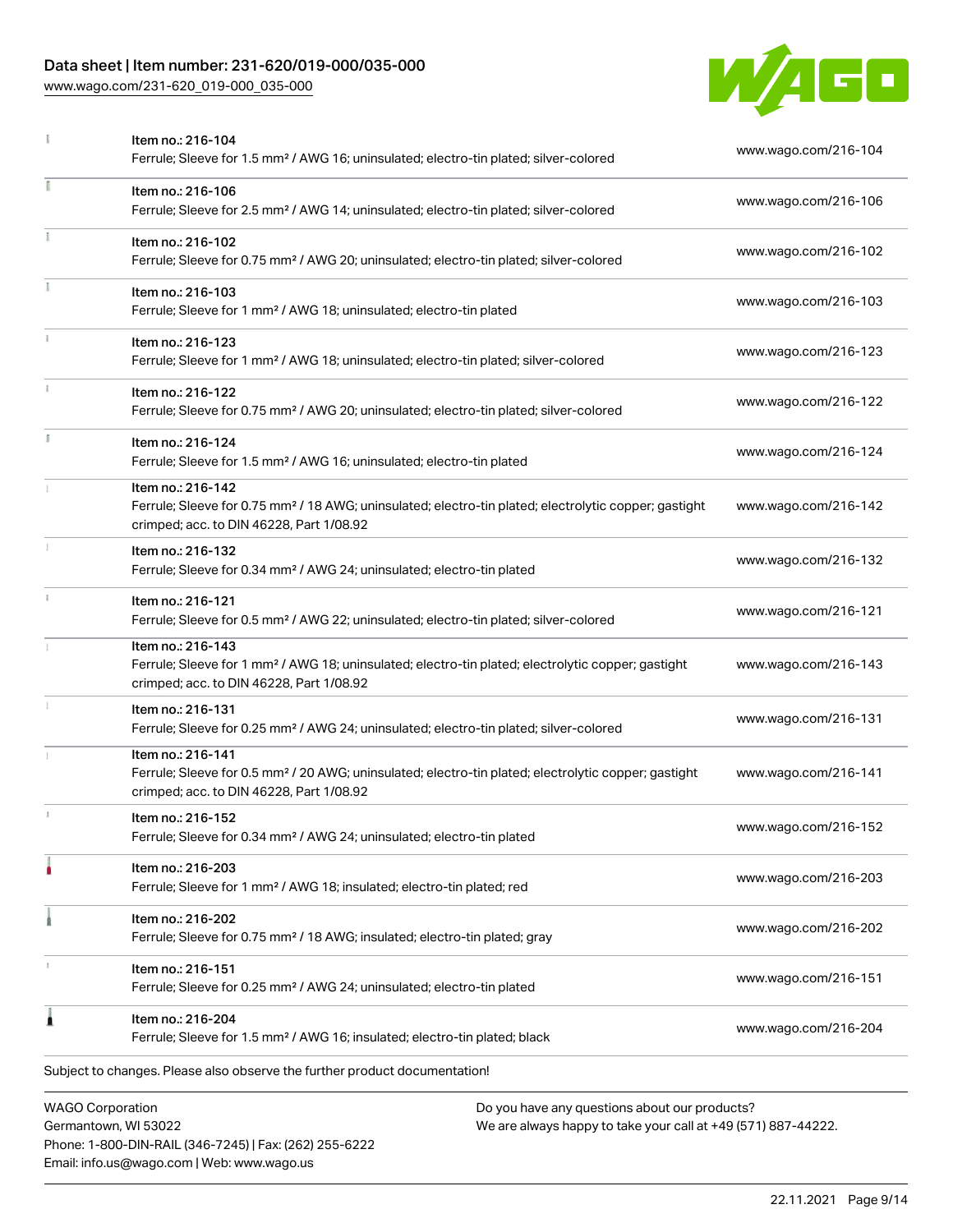# Data sheet | Item number: 231-620/019-000/035-000

[www.wago.com/231-620\\_019-000\\_035-000](http://www.wago.com/231-620_019-000_035-000)



| <b>WAGO Corporation</b> | Do you have any questions about our products?                                                                                                                                                                                                                                                                                                                                                                                                                                                                                                                                                                                                                                                                                                                                                                                                                                                                                                                                                                                                                                                                                                                                                                                                                                                                                                                                                                                                                                                                                                                                                                                                                                                                                                                                                                                                                                                                                                                                                                                                                                                                                                                                                                                                                                                                                                                                                                                                                                                                                                                                                                                                                                                                                                                                                                                                                                                                                                                                                                                                                                                                                                 |  |
|-------------------------|-----------------------------------------------------------------------------------------------------------------------------------------------------------------------------------------------------------------------------------------------------------------------------------------------------------------------------------------------------------------------------------------------------------------------------------------------------------------------------------------------------------------------------------------------------------------------------------------------------------------------------------------------------------------------------------------------------------------------------------------------------------------------------------------------------------------------------------------------------------------------------------------------------------------------------------------------------------------------------------------------------------------------------------------------------------------------------------------------------------------------------------------------------------------------------------------------------------------------------------------------------------------------------------------------------------------------------------------------------------------------------------------------------------------------------------------------------------------------------------------------------------------------------------------------------------------------------------------------------------------------------------------------------------------------------------------------------------------------------------------------------------------------------------------------------------------------------------------------------------------------------------------------------------------------------------------------------------------------------------------------------------------------------------------------------------------------------------------------------------------------------------------------------------------------------------------------------------------------------------------------------------------------------------------------------------------------------------------------------------------------------------------------------------------------------------------------------------------------------------------------------------------------------------------------------------------------------------------------------------------------------------------------------------------------------------------------------------------------------------------------------------------------------------------------------------------------------------------------------------------------------------------------------------------------------------------------------------------------------------------------------------------------------------------------------------------------------------------------------------------------------------------------|--|
|                         | Ferrule; Sleeve for 1.5 mm <sup>2</sup> / AWG 16; uninsulated; electro-tin plated; electrolytic copper; gastight<br>www.wago.com/216-144<br>crimped; acc. to DIN 46228, Part 1/08.92; silver-colored<br>Item no.: 216-201<br>www.wago.com/216-201<br>Ferrule; Sleeve for 0.5 mm <sup>2</sup> / 20 AWG; insulated; electro-tin plated; white<br>Item no.: 216-223<br>www.wago.com/216-223<br>Ferrule; Sleeve for 1 mm <sup>2</sup> / AWG 18; insulated; electro-tin plated; red<br>Item no.: 216-241<br>Ferrule; Sleeve for 0.5 mm <sup>2</sup> / 20 AWG; insulated; electro-tin plated; electrolytic copper; gastight<br>www.wago.com/216-241<br>crimped; acc. to DIN 46228, Part 4/09.90; white<br>Item no.: 216-242<br>Ferrule; Sleeve for 0.75 mm <sup>2</sup> / 18 AWG; insulated; electro-tin plated; electrolytic copper; gastight<br>www.wago.com/216-242<br>crimped; acc. to DIN 46228, Part 4/09.90; gray<br>Item no.: 216-222<br>www.wago.com/216-222<br>Ferrule; Sleeve for 0.75 mm <sup>2</sup> / 18 AWG; insulated; electro-tin plated; gray<br>Item no.: 216-221<br>www.wago.com/216-221<br>Ferrule; Sleeve for 0.5 mm <sup>2</sup> / 20 AWG; insulated; electro-tin plated; white<br>Item no.: 216-224<br>www.wago.com/216-224<br>Ferrule; Sleeve for 1.5 mm <sup>2</sup> / AWG 16; insulated; electro-tin plated; black<br>Item no.: 216-243<br>Ferrule; Sleeve for 1 mm <sup>2</sup> / AWG 18; insulated; electro-tin plated; electrolytic copper; gastight crimped; www.wago.com/216-243<br>acc. to DIN 46228, Part 4/09.90; red<br>Item no.: 216-244<br>Ferrule; Sleeve for 1.5 mm <sup>2</sup> / AWG 16; insulated; electro-tin plated; electrolytic copper; gastight<br>www.wago.com/216-244<br>crimped; acc. to DIN 46228, Part 4/09.90; black<br>Item no.: 216-263<br>Ferrule; Sleeve for 1 mm <sup>2</sup> / AWG 18; insulated; electro-tin plated; electrolytic copper; gastight crimped; www.wago.com/216-263<br>acc. to DIN 46228, Part 4/09.90; red<br>Item no.: 216-264<br>Ferrule; Sleeve for 1.5 mm <sup>2</sup> / AWG 16; insulated; electro-tin plated; electrolytic copper; gastight<br>www.wago.com/216-264<br>crimped; acc. to DIN 46228, Part 4/09.90; black<br>Item no.: 216-284<br>Ferrule; Sleeve for 1.5 mm <sup>2</sup> / AWG 16; insulated; electro-tin plated; electrolytic copper; gastight<br>www.wago.com/216-284<br>crimped; acc. to DIN 46228, Part 4/09.90; black<br>Item no.: 216-262<br>Ferrule; Sleeve for 0.75 mm <sup>2</sup> / 18 AWG; insulated; electro-tin plated; electrolytic copper; gastight<br>www.wago.com/216-262<br>crimped; acc. to DIN 46228, Part 4/09.90; gray<br>Item no.: 216-301<br>www.wago.com/216-301<br>Ferrule; Sleeve for 0.25 mm <sup>2</sup> / AWG 24; insulated; electro-tin plated; yellow<br>Item no.: 216-321<br>www.wago.com/216-321<br>Ferrule; Sleeve for 0.25 mm <sup>2</sup> / AWG 24; insulated; electro-tin plated; yellow<br>Item no.: 216-322<br>www.wago.com/216-322<br>Ferrule; Sleeve for 0.34 mm <sup>2</sup> / 22 AWG; insulated; electro-tin plated; green<br>Subject to changes. Please also observe the further product documentation! |  |
| ٠                       |                                                                                                                                                                                                                                                                                                                                                                                                                                                                                                                                                                                                                                                                                                                                                                                                                                                                                                                                                                                                                                                                                                                                                                                                                                                                                                                                                                                                                                                                                                                                                                                                                                                                                                                                                                                                                                                                                                                                                                                                                                                                                                                                                                                                                                                                                                                                                                                                                                                                                                                                                                                                                                                                                                                                                                                                                                                                                                                                                                                                                                                                                                                                               |  |
|                         |                                                                                                                                                                                                                                                                                                                                                                                                                                                                                                                                                                                                                                                                                                                                                                                                                                                                                                                                                                                                                                                                                                                                                                                                                                                                                                                                                                                                                                                                                                                                                                                                                                                                                                                                                                                                                                                                                                                                                                                                                                                                                                                                                                                                                                                                                                                                                                                                                                                                                                                                                                                                                                                                                                                                                                                                                                                                                                                                                                                                                                                                                                                                               |  |
|                         |                                                                                                                                                                                                                                                                                                                                                                                                                                                                                                                                                                                                                                                                                                                                                                                                                                                                                                                                                                                                                                                                                                                                                                                                                                                                                                                                                                                                                                                                                                                                                                                                                                                                                                                                                                                                                                                                                                                                                                                                                                                                                                                                                                                                                                                                                                                                                                                                                                                                                                                                                                                                                                                                                                                                                                                                                                                                                                                                                                                                                                                                                                                                               |  |
|                         |                                                                                                                                                                                                                                                                                                                                                                                                                                                                                                                                                                                                                                                                                                                                                                                                                                                                                                                                                                                                                                                                                                                                                                                                                                                                                                                                                                                                                                                                                                                                                                                                                                                                                                                                                                                                                                                                                                                                                                                                                                                                                                                                                                                                                                                                                                                                                                                                                                                                                                                                                                                                                                                                                                                                                                                                                                                                                                                                                                                                                                                                                                                                               |  |
|                         |                                                                                                                                                                                                                                                                                                                                                                                                                                                                                                                                                                                                                                                                                                                                                                                                                                                                                                                                                                                                                                                                                                                                                                                                                                                                                                                                                                                                                                                                                                                                                                                                                                                                                                                                                                                                                                                                                                                                                                                                                                                                                                                                                                                                                                                                                                                                                                                                                                                                                                                                                                                                                                                                                                                                                                                                                                                                                                                                                                                                                                                                                                                                               |  |
|                         |                                                                                                                                                                                                                                                                                                                                                                                                                                                                                                                                                                                                                                                                                                                                                                                                                                                                                                                                                                                                                                                                                                                                                                                                                                                                                                                                                                                                                                                                                                                                                                                                                                                                                                                                                                                                                                                                                                                                                                                                                                                                                                                                                                                                                                                                                                                                                                                                                                                                                                                                                                                                                                                                                                                                                                                                                                                                                                                                                                                                                                                                                                                                               |  |
|                         |                                                                                                                                                                                                                                                                                                                                                                                                                                                                                                                                                                                                                                                                                                                                                                                                                                                                                                                                                                                                                                                                                                                                                                                                                                                                                                                                                                                                                                                                                                                                                                                                                                                                                                                                                                                                                                                                                                                                                                                                                                                                                                                                                                                                                                                                                                                                                                                                                                                                                                                                                                                                                                                                                                                                                                                                                                                                                                                                                                                                                                                                                                                                               |  |
| ۸                       |                                                                                                                                                                                                                                                                                                                                                                                                                                                                                                                                                                                                                                                                                                                                                                                                                                                                                                                                                                                                                                                                                                                                                                                                                                                                                                                                                                                                                                                                                                                                                                                                                                                                                                                                                                                                                                                                                                                                                                                                                                                                                                                                                                                                                                                                                                                                                                                                                                                                                                                                                                                                                                                                                                                                                                                                                                                                                                                                                                                                                                                                                                                                               |  |
|                         |                                                                                                                                                                                                                                                                                                                                                                                                                                                                                                                                                                                                                                                                                                                                                                                                                                                                                                                                                                                                                                                                                                                                                                                                                                                                                                                                                                                                                                                                                                                                                                                                                                                                                                                                                                                                                                                                                                                                                                                                                                                                                                                                                                                                                                                                                                                                                                                                                                                                                                                                                                                                                                                                                                                                                                                                                                                                                                                                                                                                                                                                                                                                               |  |
| 1                       |                                                                                                                                                                                                                                                                                                                                                                                                                                                                                                                                                                                                                                                                                                                                                                                                                                                                                                                                                                                                                                                                                                                                                                                                                                                                                                                                                                                                                                                                                                                                                                                                                                                                                                                                                                                                                                                                                                                                                                                                                                                                                                                                                                                                                                                                                                                                                                                                                                                                                                                                                                                                                                                                                                                                                                                                                                                                                                                                                                                                                                                                                                                                               |  |
|                         |                                                                                                                                                                                                                                                                                                                                                                                                                                                                                                                                                                                                                                                                                                                                                                                                                                                                                                                                                                                                                                                                                                                                                                                                                                                                                                                                                                                                                                                                                                                                                                                                                                                                                                                                                                                                                                                                                                                                                                                                                                                                                                                                                                                                                                                                                                                                                                                                                                                                                                                                                                                                                                                                                                                                                                                                                                                                                                                                                                                                                                                                                                                                               |  |
|                         |                                                                                                                                                                                                                                                                                                                                                                                                                                                                                                                                                                                                                                                                                                                                                                                                                                                                                                                                                                                                                                                                                                                                                                                                                                                                                                                                                                                                                                                                                                                                                                                                                                                                                                                                                                                                                                                                                                                                                                                                                                                                                                                                                                                                                                                                                                                                                                                                                                                                                                                                                                                                                                                                                                                                                                                                                                                                                                                                                                                                                                                                                                                                               |  |
|                         |                                                                                                                                                                                                                                                                                                                                                                                                                                                                                                                                                                                                                                                                                                                                                                                                                                                                                                                                                                                                                                                                                                                                                                                                                                                                                                                                                                                                                                                                                                                                                                                                                                                                                                                                                                                                                                                                                                                                                                                                                                                                                                                                                                                                                                                                                                                                                                                                                                                                                                                                                                                                                                                                                                                                                                                                                                                                                                                                                                                                                                                                                                                                               |  |
|                         |                                                                                                                                                                                                                                                                                                                                                                                                                                                                                                                                                                                                                                                                                                                                                                                                                                                                                                                                                                                                                                                                                                                                                                                                                                                                                                                                                                                                                                                                                                                                                                                                                                                                                                                                                                                                                                                                                                                                                                                                                                                                                                                                                                                                                                                                                                                                                                                                                                                                                                                                                                                                                                                                                                                                                                                                                                                                                                                                                                                                                                                                                                                                               |  |
|                         |                                                                                                                                                                                                                                                                                                                                                                                                                                                                                                                                                                                                                                                                                                                                                                                                                                                                                                                                                                                                                                                                                                                                                                                                                                                                                                                                                                                                                                                                                                                                                                                                                                                                                                                                                                                                                                                                                                                                                                                                                                                                                                                                                                                                                                                                                                                                                                                                                                                                                                                                                                                                                                                                                                                                                                                                                                                                                                                                                                                                                                                                                                                                               |  |
|                         |                                                                                                                                                                                                                                                                                                                                                                                                                                                                                                                                                                                                                                                                                                                                                                                                                                                                                                                                                                                                                                                                                                                                                                                                                                                                                                                                                                                                                                                                                                                                                                                                                                                                                                                                                                                                                                                                                                                                                                                                                                                                                                                                                                                                                                                                                                                                                                                                                                                                                                                                                                                                                                                                                                                                                                                                                                                                                                                                                                                                                                                                                                                                               |  |
|                         | Item no.: 216-144                                                                                                                                                                                                                                                                                                                                                                                                                                                                                                                                                                                                                                                                                                                                                                                                                                                                                                                                                                                                                                                                                                                                                                                                                                                                                                                                                                                                                                                                                                                                                                                                                                                                                                                                                                                                                                                                                                                                                                                                                                                                                                                                                                                                                                                                                                                                                                                                                                                                                                                                                                                                                                                                                                                                                                                                                                                                                                                                                                                                                                                                                                                             |  |

Germantown, WI 53022 Phone: 1-800-DIN-RAIL (346-7245) | Fax: (262) 255-6222 Email: info.us@wago.com | Web: www.wago.us

 $\alpha$  any questions about  $\alpha$ We are always happy to take your call at +49 (571) 887-44222.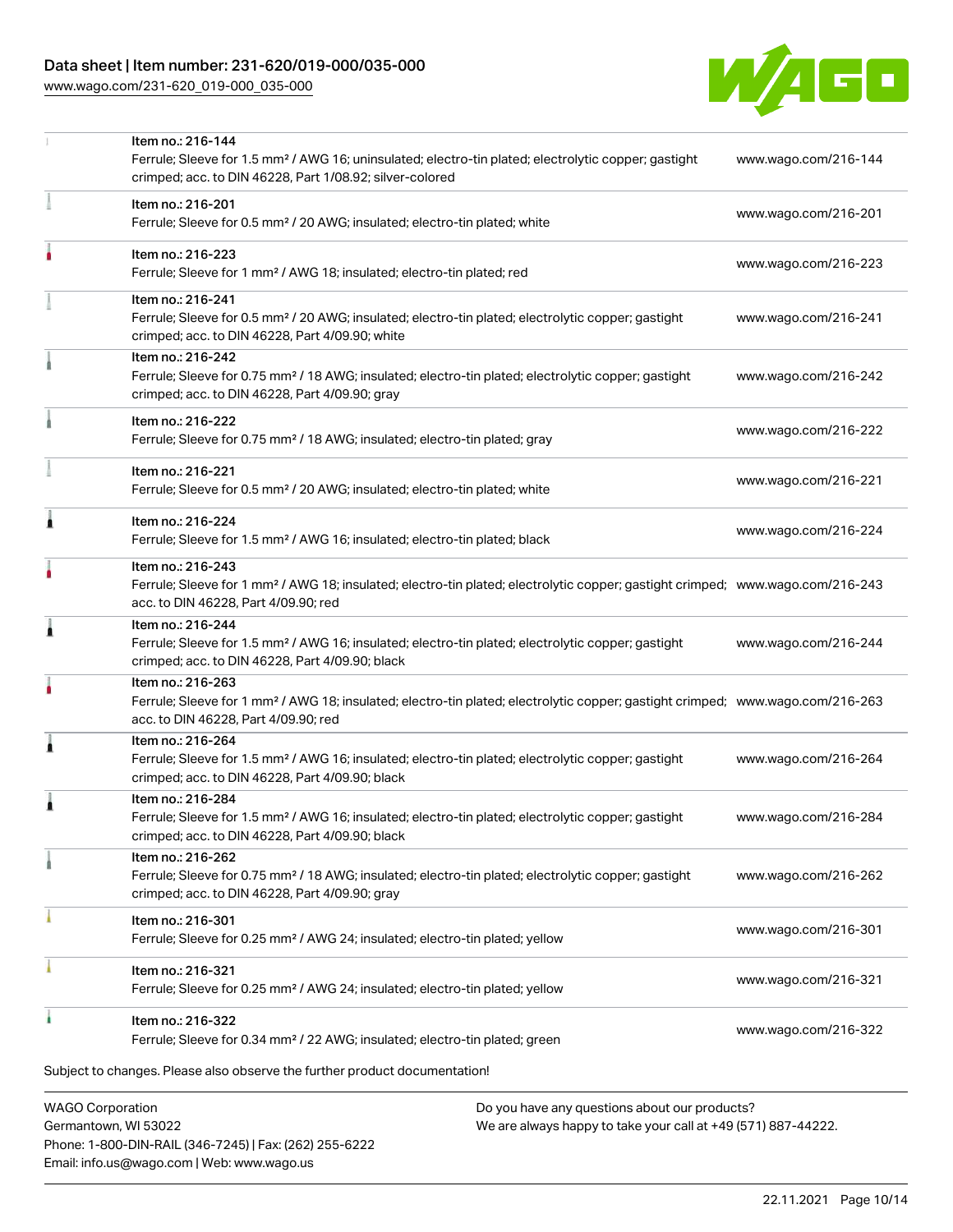Phone: 1-800-DIN-RAIL (346-7245) | Fax: (262) 255-6222

Email: info.us@wago.com | Web: www.wago.us



|                                                                                                   | Item no.: 216-302                                                          |                                                               |                      |                      |
|---------------------------------------------------------------------------------------------------|----------------------------------------------------------------------------|---------------------------------------------------------------|----------------------|----------------------|
| Ferrule; Sleeve for 0.34 mm <sup>2</sup> / 22 AWG; insulated; electro-tin plated; light turquoise |                                                                            |                                                               |                      | www.wago.com/216-302 |
| Insulations stops                                                                                 |                                                                            |                                                               |                      |                      |
| Insulation stop                                                                                   |                                                                            |                                                               |                      |                      |
|                                                                                                   | Item no.: 231-672                                                          |                                                               |                      |                      |
|                                                                                                   | Insulation stop; 0.75 - 1 mm <sup>2</sup> ; dark gray                      |                                                               |                      | www.wago.com/231-672 |
|                                                                                                   |                                                                            |                                                               |                      |                      |
|                                                                                                   | Item no.: 231-670                                                          |                                                               |                      |                      |
|                                                                                                   | Insulation stop; 0.08-0.2 mm <sup>2</sup> / 0.2 mm <sup>2</sup> "s"; white |                                                               | www.wago.com/231-670 |                      |
|                                                                                                   |                                                                            |                                                               |                      |                      |
|                                                                                                   | Item no.: 231-671                                                          |                                                               |                      |                      |
|                                                                                                   | Insulation stop; 0.25 - 0.5 mm <sup>2</sup> ; light gray                   |                                                               |                      | www.wago.com/231-671 |
|                                                                                                   |                                                                            |                                                               |                      |                      |
| Jumpers                                                                                           |                                                                            |                                                               |                      |                      |
| Jumper                                                                                            |                                                                            |                                                               |                      |                      |
|                                                                                                   | Item no.: 231-905                                                          |                                                               |                      |                      |
|                                                                                                   | Jumper; for conductor entry; 5-way; insulated; gray                        |                                                               |                      | www.wago.com/231-905 |
|                                                                                                   | Item no.: 231-903                                                          |                                                               |                      |                      |
|                                                                                                   | Jumper; for conductor entry; 3-way; insulated; gray                        |                                                               |                      | www.wago.com/231-903 |
|                                                                                                   | Item no.: 231-907                                                          |                                                               |                      |                      |
|                                                                                                   | Jumper; for conductor entry; 7-way; insulated; gray                        |                                                               | www.wago.com/231-907 |                      |
|                                                                                                   | Item no.: 231-910                                                          |                                                               | www.wago.com/231-910 |                      |
|                                                                                                   | Jumper; for conductor entry; 10-way; insulated; gray                       |                                                               |                      |                      |
|                                                                                                   | Item no.: 231-902                                                          |                                                               |                      |                      |
|                                                                                                   | Jumper; for conductor entry; 2-way; insulated; gray                        |                                                               |                      | www.wago.com/231-902 |
|                                                                                                   |                                                                            |                                                               |                      |                      |
| Downloads                                                                                         |                                                                            |                                                               |                      |                      |
| Documentation                                                                                     |                                                                            |                                                               |                      |                      |
| <b>Additional Information</b>                                                                     |                                                                            |                                                               |                      |                      |
| Technical explanations                                                                            |                                                                            | 2019 Apr 3                                                    | pdf                  | Download             |
|                                                                                                   |                                                                            |                                                               | 2.0 MB               |                      |
|                                                                                                   |                                                                            |                                                               |                      |                      |
|                                                                                                   | <b>Environmental Product Compliance</b>                                    |                                                               |                      |                      |
| <b>Compliance Search</b>                                                                          |                                                                            |                                                               |                      |                      |
|                                                                                                   | Environmental Product Compliance 231-620/019-000/035-000                   |                                                               | <b>URL</b>           | Download             |
|                                                                                                   | Subject to changes. Please also observe the further product documentation! |                                                               |                      |                      |
| <b>WAGO Corporation</b>                                                                           |                                                                            | Do you have any questions about our products?                 |                      |                      |
| Germantown, WI 53022                                                                              |                                                                            | We are always happy to take your call at +49 (571) 887-44222. |                      |                      |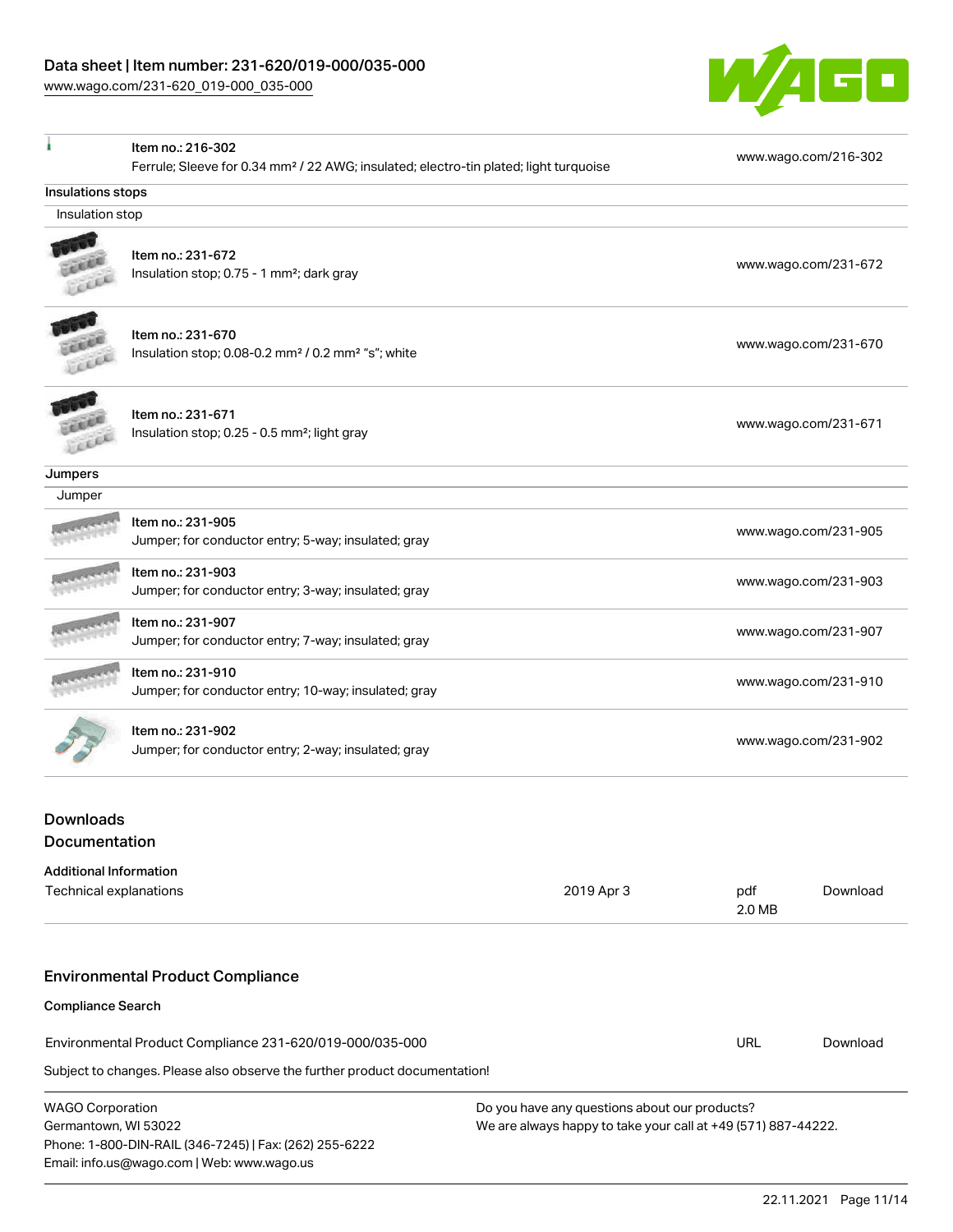

1-conductor male connector; CAGE CLAMP®; 2.5 mm²; Pin spacing 5 mm; 20-pole; clamping collar; Strain relief plate; 2,50 mm²; gray

#### Installation Notes



Inserting a conductor via 3.5 mm screwdriver – CAGE CLAMP® actuation parallel to conductor entry.



Inserting a conductor via 3.5 mm screwdriver – CAGE CLAMP® actuation perpendicular to conductor entry.



Inserting a conductor into CAGE CLAMP® unit via operating lever (231-291).



Inserting a conductor via operating tool.

Coding

Subject to changes. Please also observe the further product documentation!

WAGO Corporation Germantown, WI 53022 Phone: 1-800-DIN-RAIL (346-7245) | Fax: (262) 255-6222 Email: info.us@wago.com | Web: www.wago.us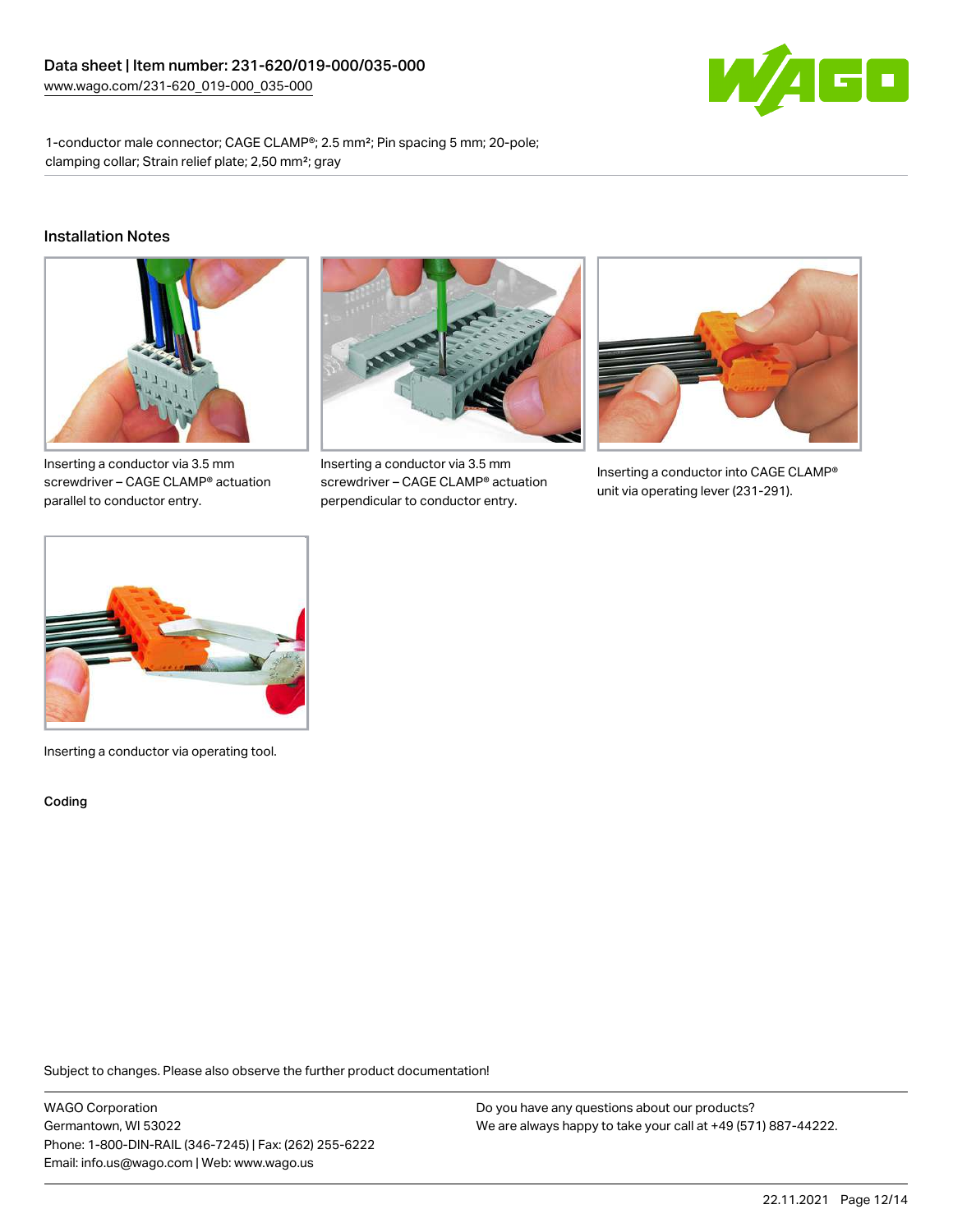



Coding a male header – fitting coding key(s).



Testing – female connector with CAGE CLAMP®

Integrated test ports for testing perpendicular to conductor entry via 2 or 2.3 mm Ø test plug

#### Installation



Male connector with strain relief plate



Strain relief housing shown with a male connector equipped with CAGE CLAMP®

#### Marking

Subject to changes. Please also observe the further product documentation!

WAGO Corporation Germantown, WI 53022 Phone: 1-800-DIN-RAIL (346-7245) | Fax: (262) 255-6222 Email: info.us@wago.com | Web: www.wago.us